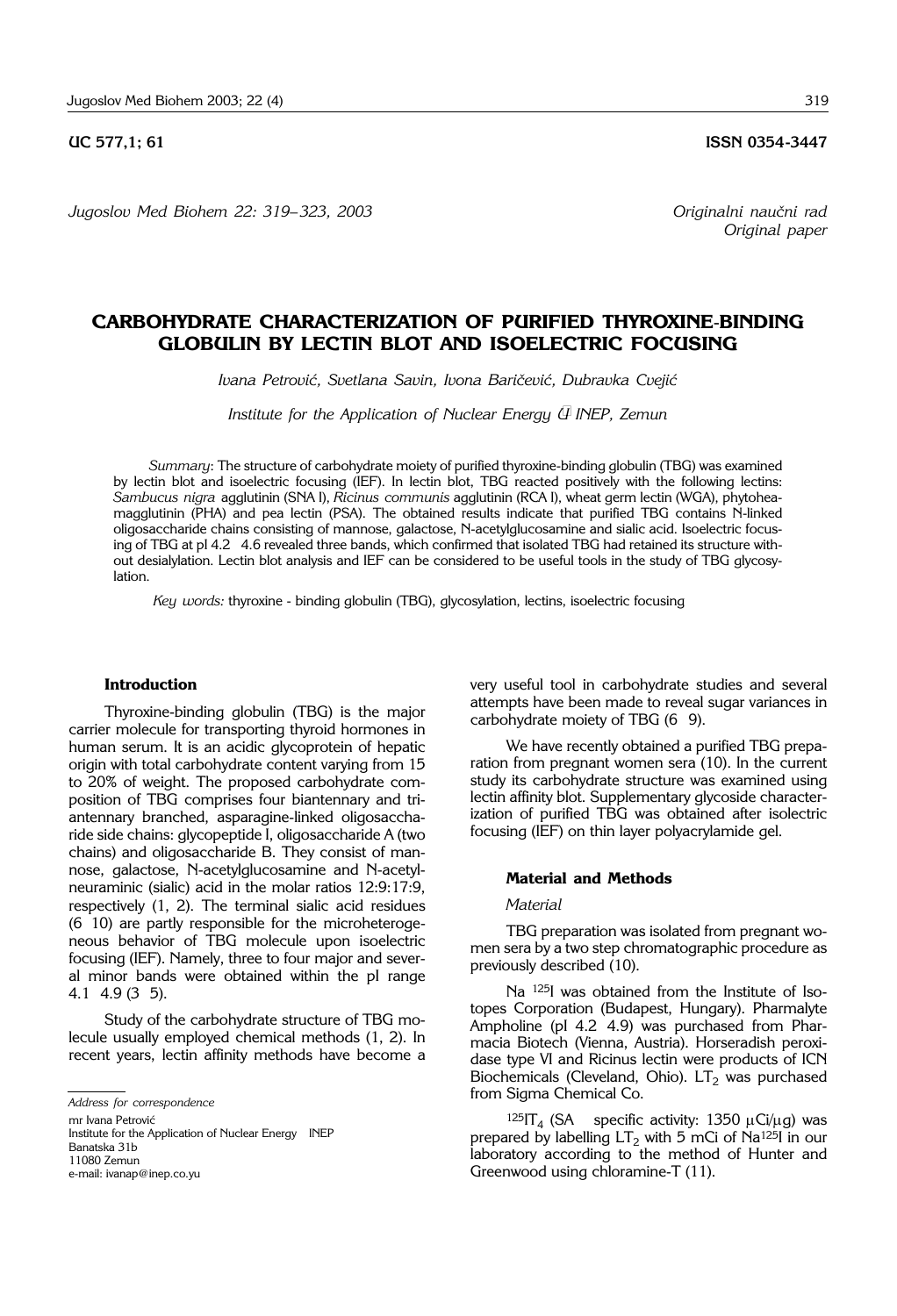$XP$  X-ray film (Curix,  $13 \times 18$  cm) was purchased from AGFA (Germany), X-ray fixer and X-ray developer were products of Borex (RTB Bor, Serbia).

All other chemicals used in this study were p.a. grade.

#### *Methods*

#### SDS - PAGE was performed in 12.5% gel (12).

Lectin blot: The following plant lectins, with different carbohydrate specificities, were conjugated with horseradish peroxidase (HPRO) in our laboratory: phytohaemagglutinin (PHA) isolated from *Phaseolus vulgaris* (13), wheat germ lectin (WGA) purified from *Triicum vulgare* (14), pea lectin (PSA) isolated from *Pisum sativum* (15) and *Sambucus nigra* agglutinin (SNA I) (16). Ricinus communis agglutinin (RCA I) was commercially obtained. The pure TBG preparation (50  $\mu$ g) obtained from pregnant women sera (1) was separated by SDS - PAGE (12) and transfered to nitrocellulose membranes (NC) by semi-dry electrotransfer as previously described (17). NC membranes, SDS ' acrylamide gels and filter papers were previously equilibrated in blotting buffer ' 0.025 mmol/L Tris-HCl (pH 8.3), 0.192 mol/L glycine, 20% (v/v) methanol. After electrotransfer, NC membrane was incubated with 3% (w/v) bovine serum albumin in 0.05 mol/L Tris-HCl buffer (pH 7.6) containing 0.15 mol/L NaCl (TBS) overnight at 4 °C. NC was incubated with lectin-HRPO conjugates for 2h at room temperature (18). They were used in the following dilutions in TBS: PHA 1:1000, WGA 1:1000, PSA 1:50, SNA I 1:500 and RCA I 1:2000. After washing with TBS-Tween, diaminobenzidine and urea-peroxide were added to develop the colour reaction.

For isoelectric focusing (IEF), 0.2 mm thick polyacrylamide gels were made on Gel Bond containing 3.96 mL of acrylamide (10% T and 0.3% C), 0.528 mL of Pharmalyte pI 4.2 4.9 (final concentration 6.6%) w/v) and 13.2% of glycerol. Polymerization was achieved by adding 2.6  $\mu$ L N,N,N',N'-tetramethylethylenediamine (TEMED) and  $72.7 \mu L$  2.28% w/v ammonium persulfate (APS); 1 mol/L  $H_3PO_4$  and 0.2 mol/L NaOH were used as electrode solutions for the anode and cathode, respectively. Gels were prefocused at 3000 V, 30 mA, 2W at 8  $^{\circ}$ C up to 350 V/h to generate a pI gradient of 4.2 4.9. Serum samples (20  $\mu$ L), previously incubated with  $1.5 \mu L$  125IT<sub>4</sub> (90000 cpm, SA 1350  $\mu$ Ci/ $\mu$ g) for 2h at room temperature and soaked in four pieces of Whatman 3MM filter paper  $(5 \times 4 \text{ mm})$ , were put on the cathode side of the gel. Samples were focused for 2 3 h (papers were removed after 30 min) at constant power (6W) at 8  $\degree$ C up to 5500 V/h. After completion of isoelectric focusing, the gels were partially dried for 30 min *in vacuo* (at 60 °C) and exposed on AGFA XP film with an intensifying screen at  $80^\circ\text{C}$  for 3 days. Thereafter, the film was developed.

## **Results and Discussion**

A high degree of purity of the isolated TBG preparations was demonstrated by SDS-PAGE. One single band with relative molecular mass of about 55 kDa was obtained, as shown in our previous study (10).

The structure of carbohydrate moiety in isolated TBG was examined using lectins chosen for their carbohydrate specificities in accordance with the proposed composition of TBG oligosaccharides. The positions of all bands obtained in lectin blots corresponded to the molecular mass of TBG (*Figure 1*). Bands of great intensity indicated strong interactions of TBG with the following lectins: SNA I, RCA I, WGA and PHA, while the PSA band was weakly stained.

SNA I is a lectin specific for terminal sialic acid and it recognizes sequences containing sialic acid linked by  $\alpha$ 2→6 or  $\alpha$ 2→3 bonds to galactose. The positive lectin blot with SNA I (*Figure 1*, lane 1) suggests that our isolated TBG still contains sialic acid at the terminal positions. This result supports the finding of Zinn et al. (2) that NeuNAc $\alpha$ 2→6Gal and NeuNAca2→3Gal are present in TBG oligosaccharides, the latter occurring in oligosaccharide B. Interaction with RCA I (*Figure 1*, lane 2) originates from its binding to galactose, whether as a terminal sugar or as a part of Galβ1→4GlcNAcβ1→R residues within branched oligosaccharide chains of TBG. The positive reaction with wheat germ lectin (WGA) (*Figure 1*, lane 3) indicates the presence of either of the following sequences: Man $\beta$ 1→4GlcNAc $\beta$ 1→4GlcNAc and GlcNAc $\beta_1$ → 4GlcNAcβ1→4GlcNAc. Furthermore, this lectin possesses strong binding affinity for both N- and O-type



Figure 1. Lectin blot analysis of TBG. Purified TBG preparations (about 50 µg/lane, all lanes) were incubated with the following lectins: 1) SNA I, 2) RCA I, 3) WGA, 4) PHA, 5) PSA and 6) molecular weight markers with relative molecular masses indicated on the right: 66 000 ' bovine albumin, 45 000 ' ovalbumin, 36 000 ' glyceraldehyde-3-phosphate dehydrogenase, 29 000 carboanhydrase, 24 000 trypsinogen

and 20 000 trypsin inhibitor.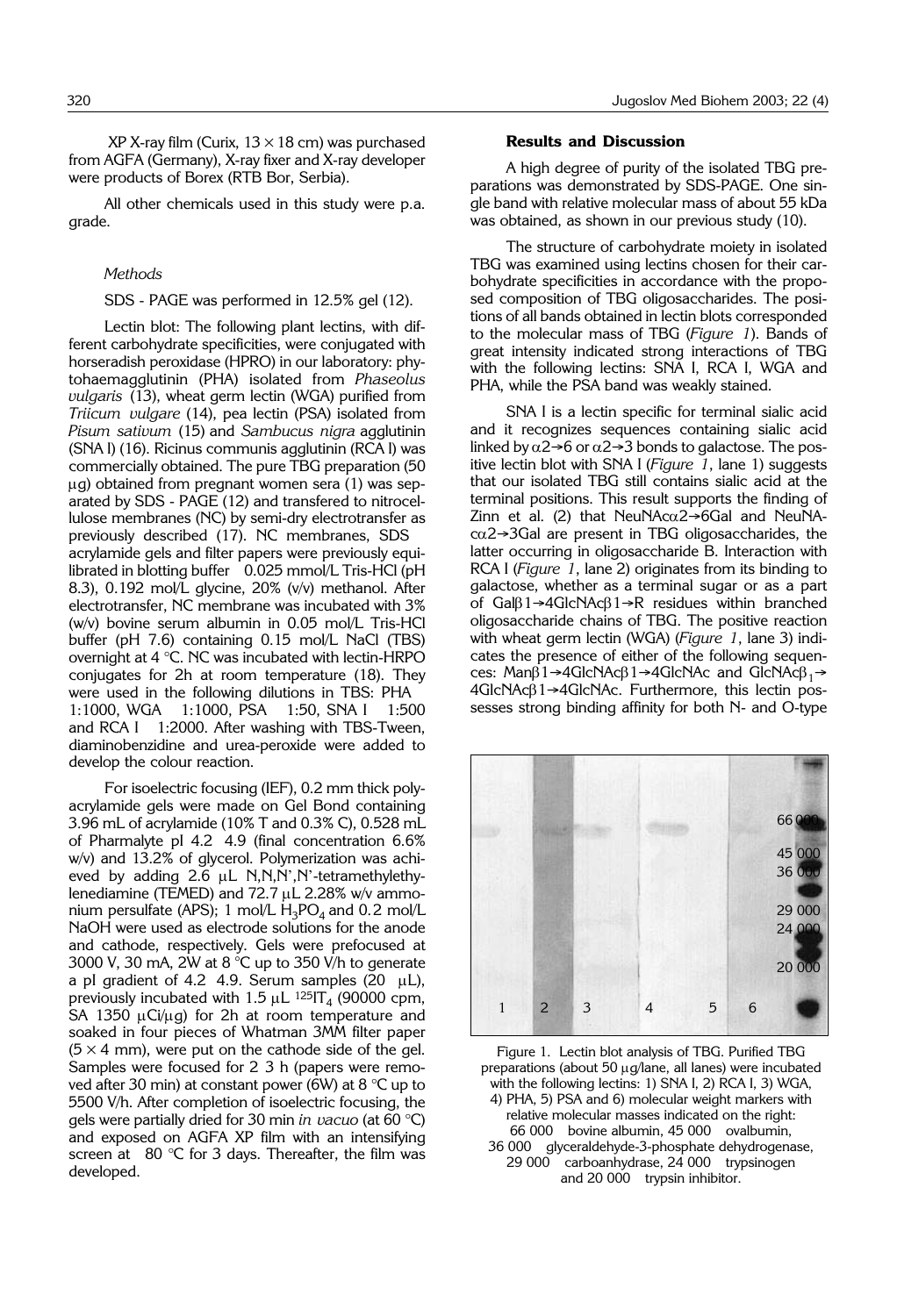oligosaccharide chains. As mentioned previously, oligosaccharides of TBG are attached via asparagine to the rest of the molecule (N-type) (1, 2). WGA also recognizes sialic acid residues but with less affinity than SNA I. Use of PHA (*Figure 1*, lane 4) provided evidence for the presence of terminal galactose as part of the Galβ1→4GlcNAcβ1→4Man sequence. This structure is present in the trianntenary oligosaccharide chain of TBG, oligosaccharide B. PSA binds strongly to oligosaccharides containing a fucose residue (Fuc $\alpha$ 1→ 6GlcNAc-Asn), while it binds with low affinity to Man $\alpha$ 1  $\rightarrow$  6(Man $\alpha$ 1 $\rightarrow$ 3)Man. According to the chemical studies (1, 2), TBG molecules do not possess fucose residues, so the weak staining (*Figure 1*, lane 5) confirmed the presence of a trimannosyl core. Our findings are in agreement with earlier lectin affinity chromatographic studies using Con A as the most specific lectin for the trimannosyl core (6 9).

Thus, the lectin blot results showed that purified TBG reacted with lectins specific for terminal sialic acid, i.e SNA I and WGA, as well as PHA and RCA I, which detect the presence of terminal galactose residues. This indicates that our TBG preparations, besides oligosaccharide chains with intact structure (with terminal sialic acids), also contained chains terminating with galactose. The absence of some terminal sialic acid residues may have been due to partial desialylation during the isolation of TBG.

This was examined further by IEF. Namely, according to literature data (3 5, 19), TBG exhibits



Figure 2. Isoelectric focusing of TBG on polyacrylamide gel in the pI range 4.2 4.9. Samples were incubated with  $125$ IT<sub>4</sub> and the gel was autoradiographed. Lanes 1, 2 serum with very low TBG concentration  $(3.2 \text{ mg/L})$ ; lanes 3, 4 purified TBG preparations; lanes 5, 6, 7 sera of healthy blood donors; lanes 8, 9 pregnant women sera and lanes 10, 11, 12 reference TBG preparation. The anode is at the top of the figure.

sialic acid dependent microheterogeneity on IEF. The results revealed a three band pattern at pI 4.2 4.6 (*Figure 2*, lanes 3 and 4) in the same position as for the reference preparation (*Figure 2*, lanes 10, 11 and 12) and sera of healthy blood donors (*Figure 2*, lanes 5, 6 and 7). Serum with very low TBG content (3.2 mg/L) showed no band after IEF (*Figure 2,* lanes 1 and 2). IEF of pregnant women sera exhibited an anodal shift (*Figure 2*, lanes 8 and 9). The appearance of one additional band of lower pI and greater anodal IEF mobility indicates more heavily sialylated TBG. Exposure to high oestrogen concentrations, as occurs in pregnant women, seems to alter the posttranslational processing of TBG resulting in the secretion of molecules of higher sialic acid content. This is responsible for the increase in the proportion of TBG bands of lower pI (20).

However, some TBG preparations originating from pregnant women sera had no IEF pattern characteristic for more heavily sialylated proteins. Thus, Sviridov et al. (21) reported that the TBG variant, socalled pregnancy-associated molecular variant (TBG-1), accounted for only 10% of the total TBG in serum. The absence of the »acidic« band (with lower pI) is a result of partial removal of sialic acid from the more sialylated molecular variant of TBG. Desialylation can occur during isolation by the action of neuraminidase, which may accumulate on the affinity chromatography matrix ( $T_4$ -Sepharose 4B) after repeated reuse of the adsorbant. Another possible source of neuraminidase activity could be endogenous enzyme in plasma or bacterial contamination of the adsorbant (22).

Taken together, these studies demonstrate that purified TBG contains N-type oligosaccharide units consisting of sialic acid, galactose, N-acetylglucosamine and mannose. The proposed carbohydrate structure of TBG obtained by lectin blot analysis and IEF are in agreement with the data of Zinn et al. (2) obtained by chemical methods. Although the lectin blot results indicated the presence of desialylated TBG molecules, it seems that the removal of sialic acid had occurred in a small proportion of TBG molecules, since the IEF pattern was not altered.

In conclusion, in this study lectin blot analysis and IEF have been shown to be useful tools in the examination of TBG glycosylation.

*Acknowledgement:* This work was supported by grant 1504 »Glycobiological aspects of physiological and pathophysiological processes« of the Ministry of Sciences and Technology of the Republic of Serbia.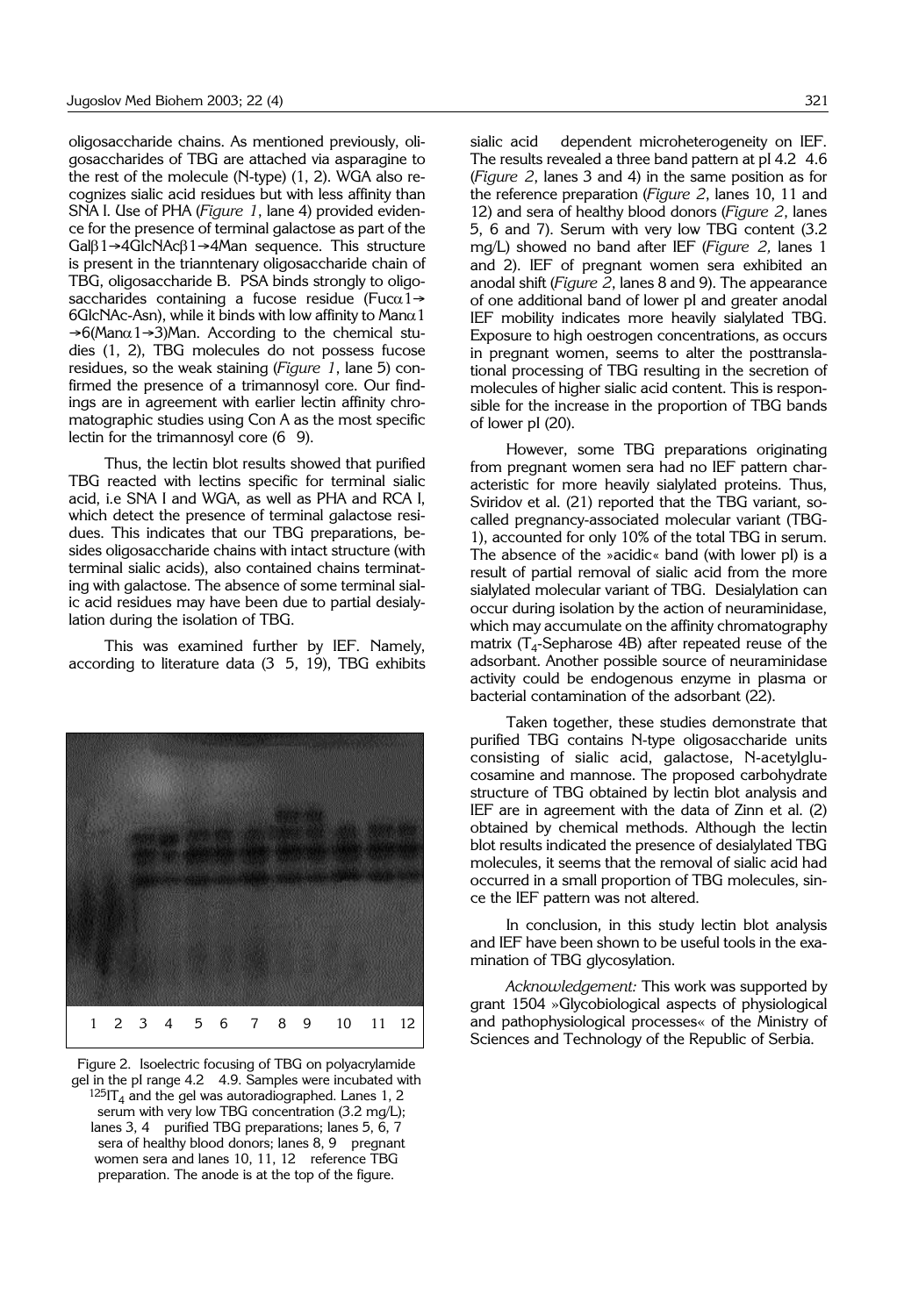# KARAKTERIZACIJA UGLJENOHIDRATNE KOMPONENTE PREČIŠENOG TBG-a LEKTINSKIM BLOTOM I IZOELEKTRIČNIM FOKUSIRANJEM

Ivana Petrović, Svetlana Savin, Ivona Baričević, Dubravka Cvejić

*Institut za primenu nuklearne energije - INEP, Zemun* 

*Kratak sadržaj: St*ruktura ugljenohidratnog dela prečišćenog tiroksin-vezujućeg globulina (TBG) ispitivana je lektinskim blotom i izoelektričnim fokusiranjem. U lektinskom blotu, TBG je pozitivno reagovao sa sledećim lektinima: SNA I, RCA I, WGA, PHA i PSA. Dobijeni rezultati ukazuju da prečišćeni TBG poseduje N-(glikozidno) vezane oligosaharidne lance koji se sastoje od manoze, galaktoze, N-acetilglukozamina i sijalinske kiseline. Izoelektri čnim fokusiranjem dobijene su tri trake u pI opsegu od 4,2 do 4,6 čime je potvrđena očuvanost njegove ugljenohidratne strukture; nije uočena desijalinizacija TBG-a. Pokazano je da lektinski blot i izoelektrično fokusiranje mogu uspešno da se primene za izučavanje glikozilacije TBG-a.

Ključne reči: tiroksin-vezujući globulin (TBG), glikozilacija, lektini, izoelektrično fokusiranje

#### **References**

- 1. Zinn AB, Marshall JS, Carlson DM. Preparation of glycopeptides and oligosaccharides from thyroxine-binding globulin. J Biol Chem 1978; 253: 6761' 7.
- 2. Zinn AB, Marshall JS, Carlson DM. Carbohydrate structures of thyroxine-binding globulin and their effects on hepatocyte membrane binding. J Biol Chem 1978; 253: 6768 '73.
- 3. Daiger SP, Wildin RS. Human thyroxine-binding globulin: Heterogeneity within individuals and among individuals demonstrated by isoelectric focusing. Biochem Genet 1981; 19: 673 85.
- 4. Lasne Y, Lasne F, Benzerara O. Microheterogeneity and polymorphism of human serum thyroxine-binding globulin. Study by isoelectric focusing and radioprint immunofixation. Biochim Biophys Acta 1980; 624: 333 '9.
- 5. Gartner R, Henze R, Horn K, Pickardt CR, Scriba PC. Thyroxine-binding globulin: investigation of microheterogeneity. J Clin Endocrinol Metab 1981; 52: 657' 64.
- 6. Krivonosov SK, Zorin NA, Ionova NK, Terent'ev AA, Tatarinov IuS. Interaction of pregnancy proteins with phytohemagglutinin P and concanavalin A (con A). Biull Eksp Biol Med 1985; 99: 568 71.
- 7. Krivonosov SK, Zorin NA, Ionova NK, Pogorelova Tiu, Tatarinov IuS. Immunochemical analysis of lectin receptors in the structure of trophoblastic beta 1-glycoprotein and pregnancy-associated alfa 2-glycoprotein. Ontogenez 1987; 18: 394 8.
- 8. Ain KB, Refetoff S. Relationship of oligosaccharide modification to the cause of serum thyroxine-binding globulin excess. J Clin Endocrinol Metab 1988; 66: 1037 43.
- 9. Du MQ, Hutchinson WL, Johnson PJ, Williams R. Differential binding of serum glycoproteins to lectins during hepatic regeneration in hepatocellular carcinoma and fulminant hepatic failure. Clin Sci (Lond) 1990; 78: 551' 5.
- 10. Petrović I, Cvejić D, Savin S, Han R, Sinadinović J. Isolation and characterization of human thyroxine-binding globulin (TBG). Jugoslov Med Biohem 1999; 18: 149'54.
- 11. Hunter WM, Greenwood FC. Preparation of iodine 131 labelled human growth hormone of high specific activity. Nature 1962; 194: 495 6.
- 12. Laemli UK. Cleavage of structural proteins during the assembly of the head of Bacteriaphage T4. Nature 1970; 227: 680 4.
- 13. Čuperlović M, Movsesijan M, Đorđević D. Isolation and characterization of phytohemagglutinin from red-spotted beans (Phaseolus vulgaris). Iugoslav Physiol Pharmacol Acta 1981; 17: 211' 7.
- 14. Vretblad P. Purification of lectins by biospecific chromatography. Biochem Biophys Acta 1976; 434: 169 74.
- 15. Van Driessche E, Smets G, Dejaegere R, Kanarek L. In Lectins: Biology, Biochemistry, Clinical Biochemistry. Walter de Gruyter & Co 1982; 2: 729 38.
- 16. Broekaert WF, Nsimba-Lubaki M, Peeters B, Peumans WJ. A lectin from elder (Sambucus nigra L.) bark. Biochem J 1984; 221: 163 9.
- 17. Burnette WN. »Western blotting«: electrophoretic transfer of proteins from sodium dodecyl sulfate-polyacrylamide gels to unmodified nitrocellulose and radioiodinated protein A. Anal Biochem 1981; 112: 195 203.
- 18. Bollag DM, Edelstein SJ. Protein Methods. Wiley, N. Y. 1991.
- 19. Lasne F, Benzerara O, Lasne Y. Role of sialic acid in the microheterogeneity of serum thyroxine-binding globulin. Study by two-dimensional isoelectric focusing. Biochim Biophys Acta 1982; 703: 49 53.
- 20. Ain KB, Mory Y, Refetoff S. Reduced clearance rate of thyroxine-binding globulin (TBG) with increased sialyla-